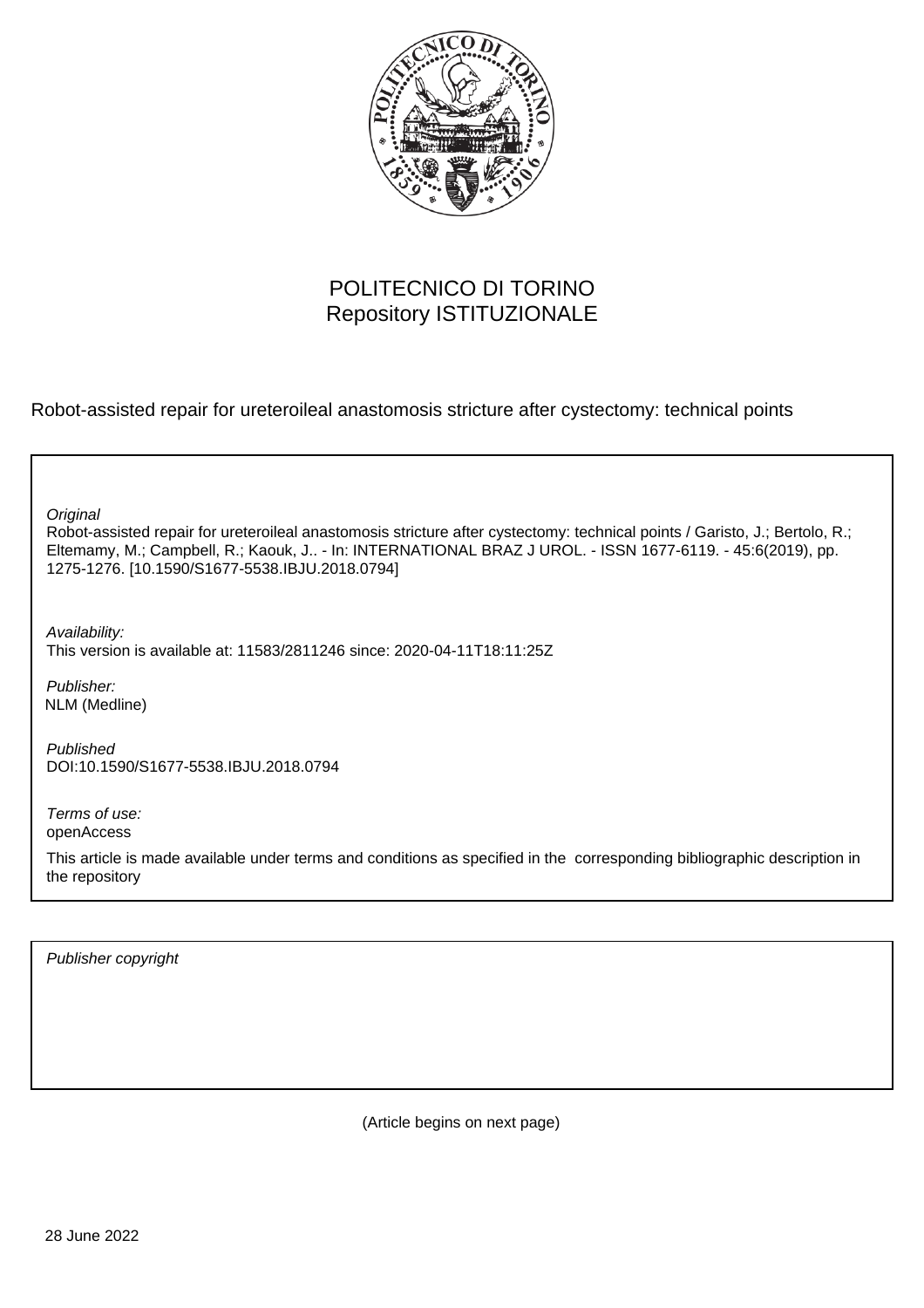



# **Robot-assisted repair for ureteroileal anastomosis stricture after cystectomy: technical points \_\_\_\_\_\_\_\_\_\_\_\_\_\_\_\_\_\_\_\_\_\_\_\_\_\_\_\_\_\_\_\_\_\_\_\_\_\_\_\_\_\_\_\_\_\_\_**

Juan Garisto <sup>1</sup>, Riccardo Bertolo <sup>1</sup>, Mohamed Eltemamy <sup>1</sup>, Rebecca Campbell <sup>1</sup>, Jihad Kaouk <sup>1</sup>

*1 Department of Urology, Cleveland Clinic, Cleveland, Ohio, United States*

## **ABSTRACT** *\_\_\_\_\_\_\_\_\_\_\_\_\_\_\_\_\_\_\_\_\_\_\_\_\_\_\_\_\_\_\_\_\_\_\_\_\_\_\_\_\_\_\_\_\_\_\_\_\_\_\_\_\_\_\_\_\_\_\_\_\_\_\_\_\_\_\_\_\_\_\_\_\_\_\_\_\_\_\_\_\_\_\_\_\_\_\_*

#### **AIM**

Uretero-ileal anastomosis strictures (UAS) occur in 3 to 11% of patients who undergo ileal conduit urinary diversion after cystectomy. We aimed to demonstrate our surgical technique for robotic repair of UAS after cystectomy, focusing on the technical points.

#### **MATERIALS AND METHODS**

We present the case of a 75 year-old male with right hydronephrosis status post cystectomy with ileal conduit urinary diversion. Da Vinci Si® surgical system (Intuitive Surgical, Sunnyvale, CA) was docked and access into the abdominal cavity was gained. Uretero-ileal anastomosis was identified followed by ureteral stent visualization guiding the dissection. Stent was cut and further ureteral dissection was performed to maximize the length. Ureter was spatulated and specimen was sent for frozen section. Ileal conduit was incised at the site of the planned ureteral reimplantation. A new ureteral stent was inserted and the uretero-ileal anastomosis was performed. Thereafter, the previous site of the right ureteral anastomosis was closed.

#### **RESULTS**

Operative time was 120 minutes. Blood loss was 60mL. No perioperative complications occurred. Patient was discharged on postoperative day 1. Technical points for outcomes optimization during UAS robotic repair: 1) Preoperative placement of a ureteral stent is required for guidance and urinary diversion, 2) Port placement should be tailored according to the previous surgical site, 3) Maximal ureteral dissection facilitates reimplantation, 4) Frozen section from the stricture is mandatory to rule out malignancy.

#### **CONCLUSIONS**

In our experience, UAS repair is feasible and reproducible using a minimally invasive robotic approach. Comparative studies with open surgical approach are warranted.

#### **CONFLICT OF INTEREST**

None declared.